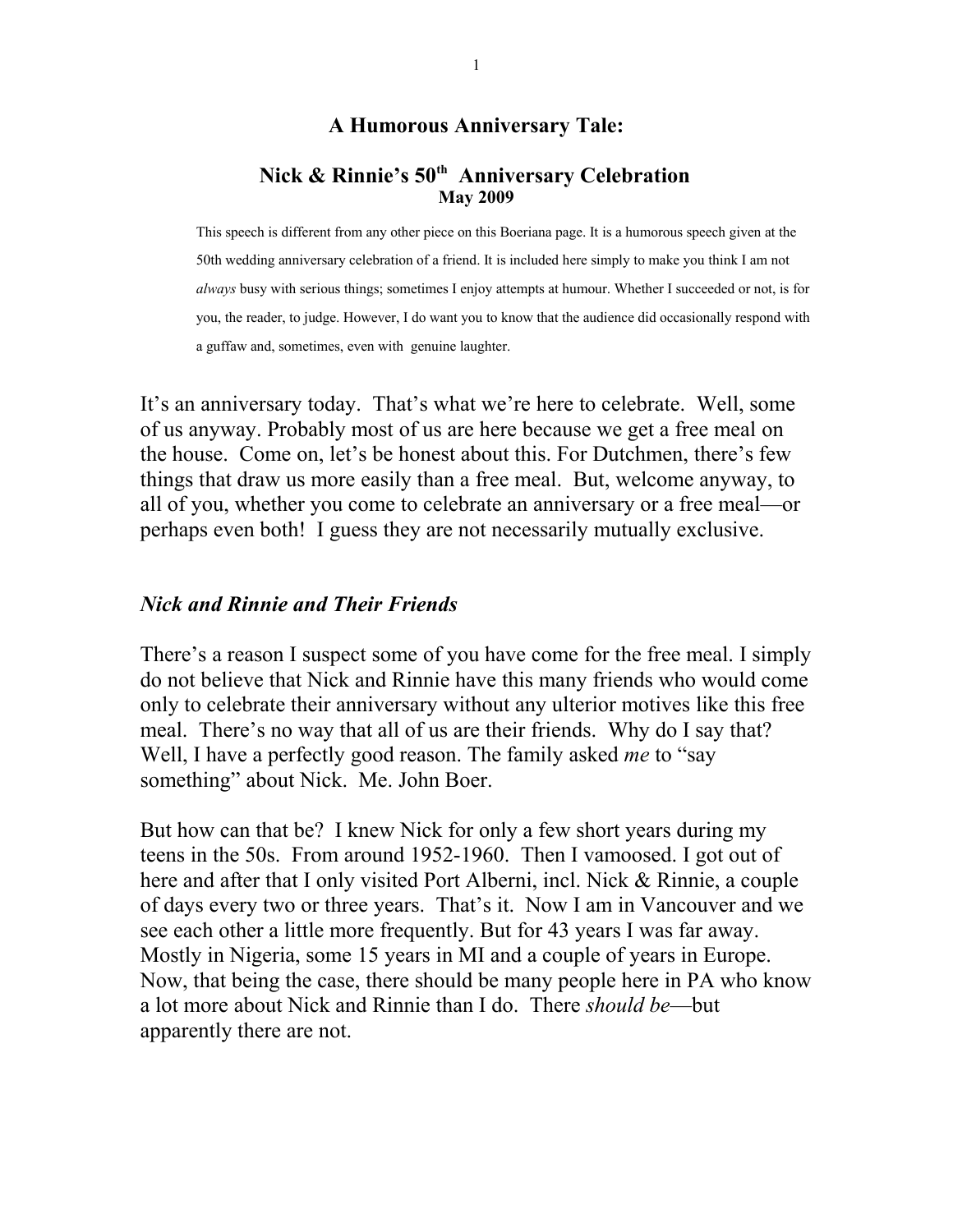So, the family turned to me, probably because the rest of you don't know them. You are not their friends. You're not close to them. You don't know any of their stories. I may know only a little, but you know even less.

That's one possible scenario and that's why I guess that most of you are here just for the freeby, not because you're friends of the Hoekstras. How can you be friends to people you don't know!

But there could be another reason, an *opposite* reason. Probably, I have said to myself for some weeks, the family asked me, precisely because I know little or nothing about the kind of things this couple pulled off over the years. I am sure you could tell all kinds of spicy stories. So, the family wants to protect this elderly dude and dudess from embarrassment. Remembering especially what Nick was like during my Port Alberni days, I can well imagine that this could be at least partly the reason for inviting me to stand before you. It's an attempted cover up. To leave sleeping dogs lie.

So, there you have it—two opposite reasons, two opposite possibilities why I should be standing here in front of you.

Actually, I am not sure this last expression "let sleeping dogs lie," fits the occasion. Sleeping dog? You must not have heard Nick growl! Sleeping dog—that expression hardly does it for Nick! Just ask his boys.

# *My Assignment: Pile on the Dirt*

And that brings me to the last part of this game I am involving you in of surmising and guessing why I am picked to deliver this oration. It was only a little over two weeks ago that Frank Jr. here called me to discuss this part of the programme. He firmly commanded me, "And pile on the dirt!" Yes, that's what he said. "Pile on the dirt!"

Now, can you imagine an adult son, who was brought up in our fine Christian tradition, to expect, no, *command* a senior like me to pile the dirt on his very own father? Can you imagine *that*? His old Father. The man was never caught drinking or drunk driving or doing drugs. Never caught stealing. Never set a foot in jail. Always paid his bills. What kind of dirt is there to pile up on him? I've been scratching my head ever since. But it does go to show that my theory of cover up was dead wrong. I am expected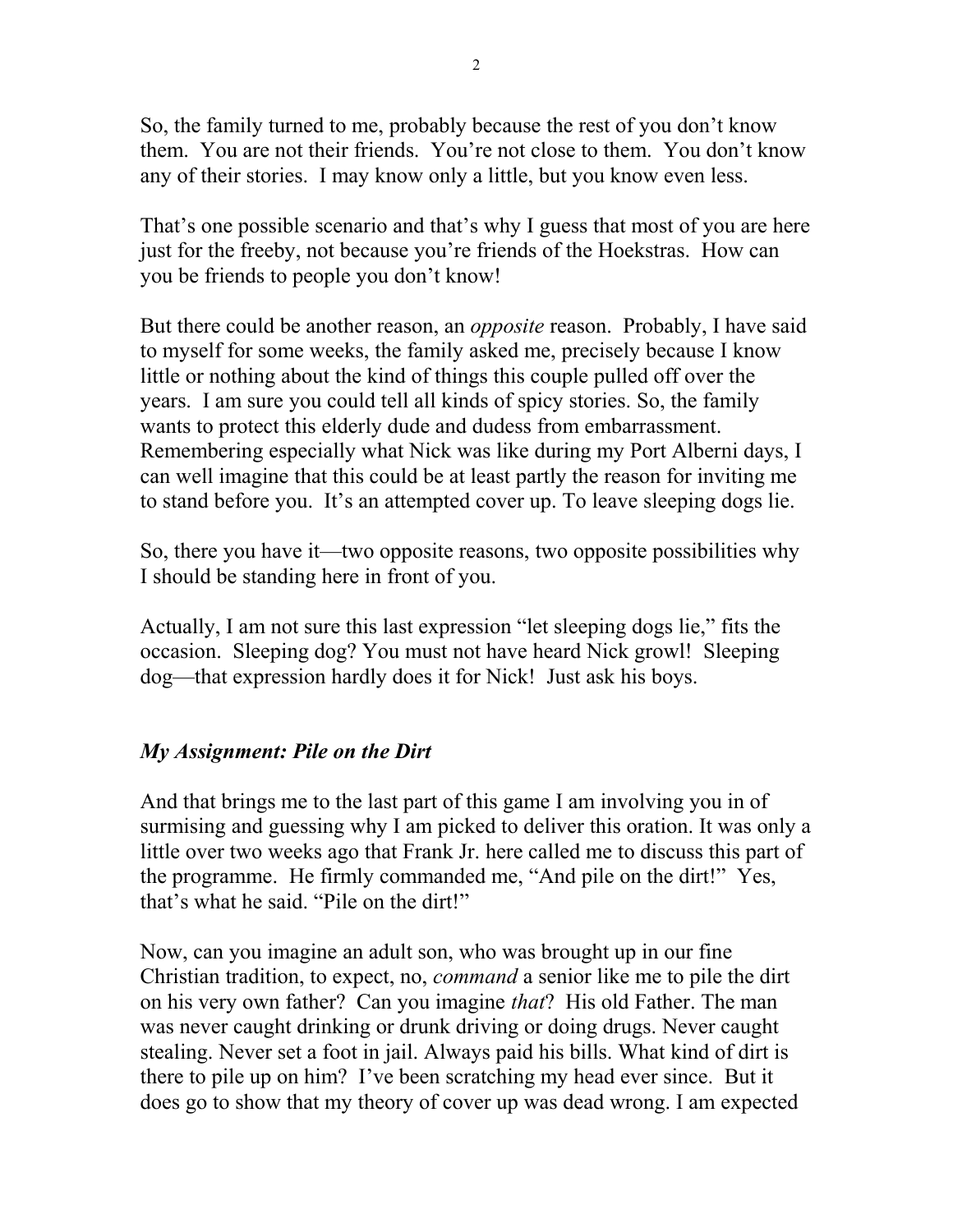to pile on the dirt, not cover it up, not sweep it under the carpet nor leave sleeping dogs lie. But to *pile* it on. To expose!

Well, Frank, if you want to have the dirt piled up, you're going to have to do it yourself. Go ahead. This is the one public occasion you can get away with it and people laugh it off. The *one and only* time. Any other time, you will be called in by the Church Council for disrespecting your father. It's also the *only* time you can safely disregard the 5<sup>th</sup> Commandment without fearing that the Dept. of Internal Affairs will exile you from Canada.

So can I not think of anything that might be considered dirt? Well, Nick did have his rough edges. Provoke him enough and this would quite readily show up. But what do you expect from a hot-blooded Frisian young man?

While this was definitely true during the 1950s, I have a feeling this has worn off somewhat, though it could be that the next generation would have something to say about that. Hey, with a woman like Rinnie at the helm, what would you expect?

You heard what I just said: at the *helm*! She has her own female tools, sometimes called "wiles," with which she would sandpaper the roughness away till it smoothed over a bit. During our occasional visits, whenever the old free rumbunctious Nick would pop up, I saw her looking at him with that female wile called smile and with a certain expression in her eyes that Nick would immediately pull bakc and with a guffaw or growl tone down. The growl would be to convince himself and me he was in charge. Well, of course he was. Which Frisian worthy of the name would admit to being managed by a woman, even if she is Frisian herself?

## *Two Travel Stories*

But there were a few incidents that I want you to know about Nick. Now, it's true that I have a bad memory as far as concrete facts and specific incidents are concerned. You see, as a small child, I had a serious brain concussion twice. I was in a coma and out in other ways for quite some time. I use that as an excuse for every lapse in memory and for every slight mistake or exaggeration that pop up in my stories. But as I remember them… here goes and without taking responsibility for the accuracy of all the facts. We're dealing with an emancipated view of the facts here.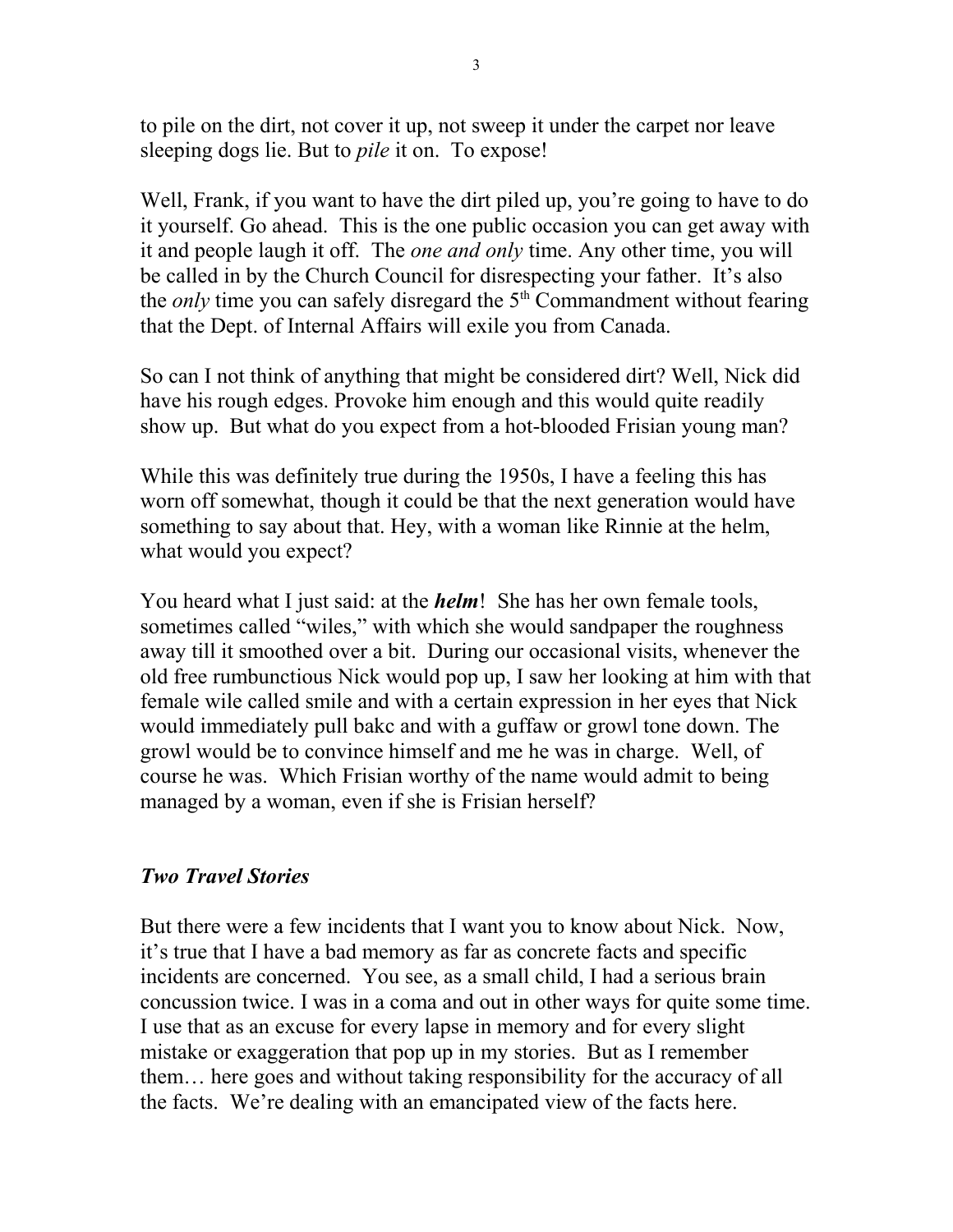#### *A Bear Tale*

Twice Nick had a chance to demonstrate the brave Frisian that he should have been, but twice he let me down. I must have been around 19 and, like Nick for all these years, working at the Plywood plant. We had our annual 2 week vacation. Nick had a car. A beautiful 55 Pontiac with the new fashioned wrap around windshield. So the four of us—Al, Jim, Nick and I —decided to go to Yellowstone Park. A world trip for us in those days. In Nick's Pontiac and tenting along the way—one small tent for the 4 of us.

One night we stopped in Washington or Idaho in the middle of nowhere along a two-lane highway and set up our tent just a short distance off the road. We tried to sleep when suddenly we heard a rustling sound outside. An irregular rush we could not explain. Yes, there were the wind and the trees, the grass and all that, but somehow they could not account for this sound, even though the wind was quite strong. We whispered to each other in apprehension that quickly turned to fear. What could that be? Since we had seen signs along the road that warned of bears, we came to the frightful hypothesis that there could be a bear outside our tent and we could just picture this bear getting ready for a sudden attack on the tent. This was getting dangerous. Someone should go outside and check it out. But do you think our big Nick, the oldest and biggest, would take it upon him? No sirreeh. Not this Frisian. Let the Groningers take care of it. And I being the oldest of the two Groningers, was appointed to the job. I fearfully opened the tent flap slightly and peeked out. I saw no bear. I opened it further and stuck my head outside. Still no bear. Now I got a little braver and on hand and knees crawled through the tent opening to the outside—still no bear. Then, continuing but now in a crouch, I slowly made my way around the tent—No bear!

But then who or what made this suspicious noise? This rustling? Ah, I saw the culprit. One of us—and I am sure it was our brave Nick—had left the toilet paper outside and the wind was playing with it, slowly unraveling it in the grass. So much for the bear and so much for a brave Frisian.

### *A Dog Event*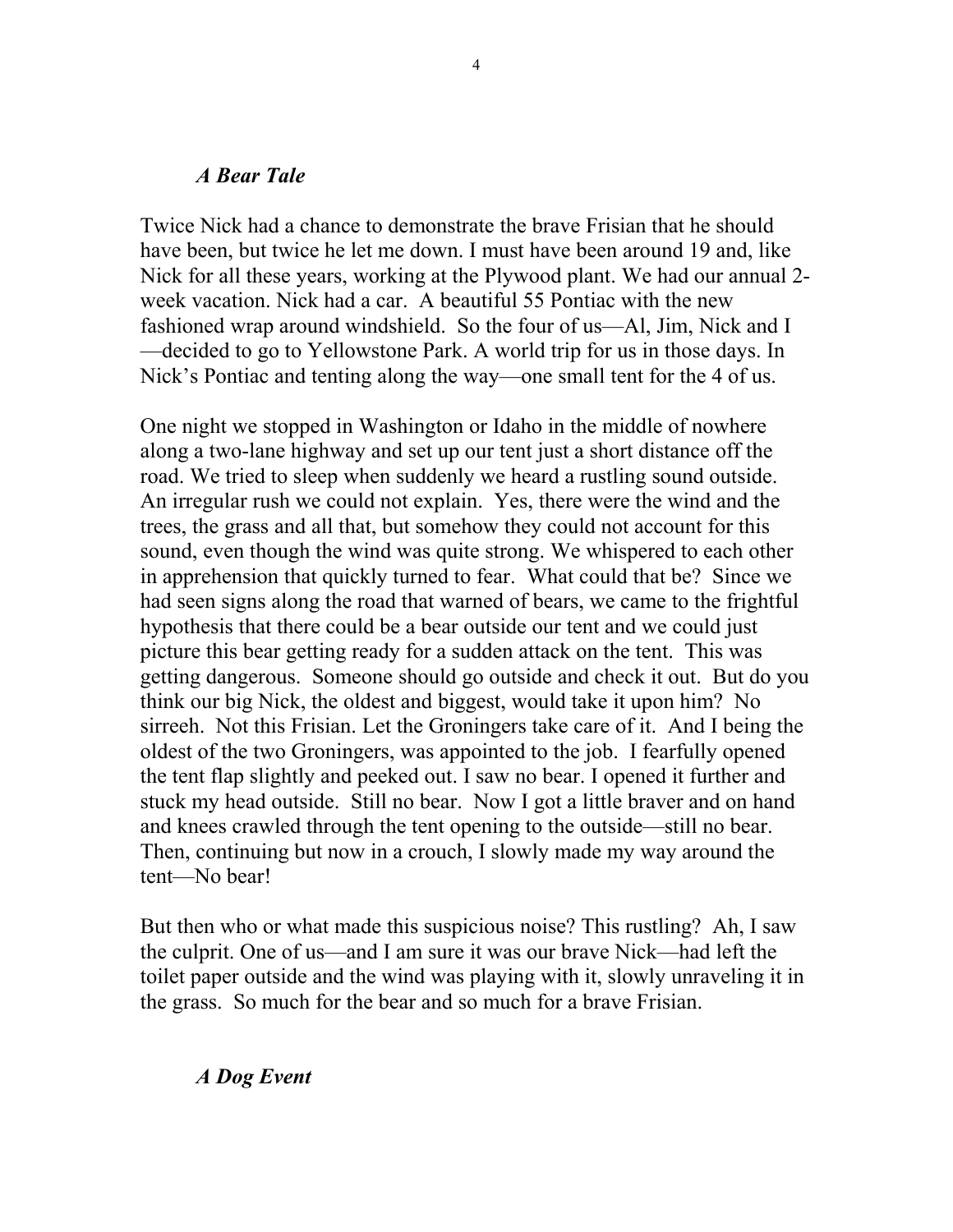Another brave story, also in a traveling context. We, Fran and I, were in Grand Rapids, MI, for a missionary furlough or home service period. We lived in a house provided by the mission. The house had a small backyard surrounded by a fence. Nick and Rinnie were visiting us there. It was a dark Sunday evening when we heard the yelping of a dog. We ignored it at first, but as it got louder, we were forced to take action. The sound came from the fenced in backyard. So Nick and I went to check out the situation. And sure enough, there was a good-sized dog very agitated. He wanted to get out but could find no way. So we opened the narrow gate and encouraged him to leave. No way. He refused to budge from his corner opposite to the open gate.

Since the noise was ever increasing, we felt the need to get him out. But every time we took a step towards him, his yelp would turn into a fierce and threatening growl. He was in fact telling us to keep away. He wanted no help from us. But we could not leave him there either.

We should have just walked away with the gate left open. The dog would probably have found its own way out. But Nick, being the older and thus the wiser, suggested we use a stick to prod him out of his corner towards the gate. As soon as the dog saw the stick, his hair stood up and he looked ready to make a plunge at us. Nick chickened out. He threw the stick at me and retreated into the house, once again leaving me with the dirty and dangerous task of getting the dog out. At this point the facts become a bit cloudy, but the end of the story is that the dog did finally leave through the gate. And once again I emerged the hero Groningers are by nature. And the Frisian? Well, you can draw your own conclusion. But as I said the facts are not altogether clear anymore! Remember my concussions. Do take that disclaimer seriously.

### *Nick the Sportman*

But not everything about Nick is that shady. There are also some good things about him that I want to share. You all know Nick is great at sports. I am quite the opposite. Though I enjoy watching some games, I am really quite clumsy at playing *any* sport. Always have been. But ever since our student days and throughout our 30 years in Nigeria, Fran and I played a lot of tennis. Fran usually beat me. It was one game Nick had never played.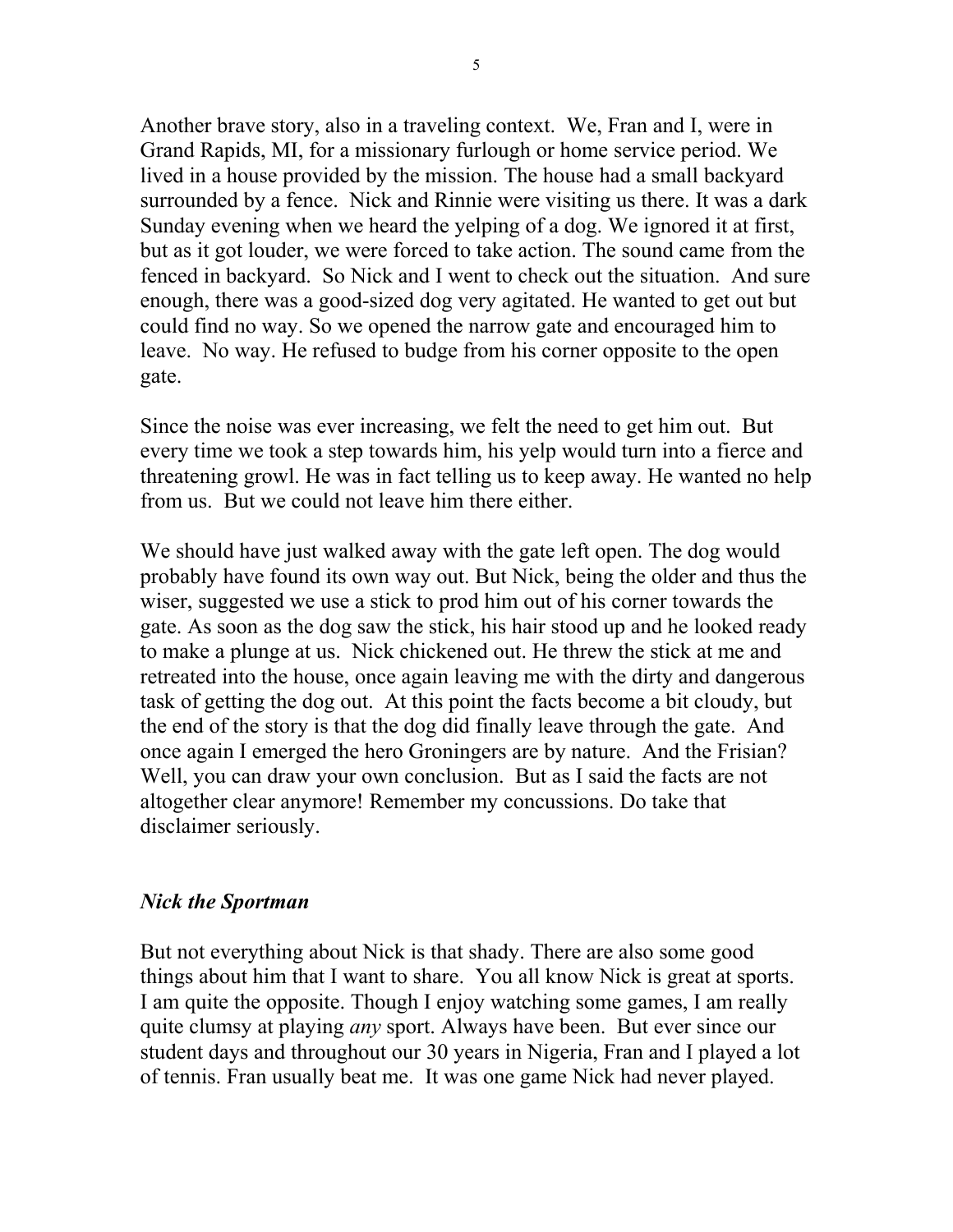So, during one of our visits, we thought we would teach him and then humiliate him by beating him in his first game. He just asked a few questions about the game. Watched us do it for a few minutes. Then he took the racket and decided to take on the both of us—one against two. Of course, we were happy to take up this challenge and of course, we would beat him.

But you know what? He beat us the very first game! Unbelievable! I never got over it. I won't even get near him with a racket or any other piece of sports equipment. Nick is the true master.

# *Our Friendship and Differences*

And another thing we both appreciate about Nick and Rinnie. They have been good friends—good enough to spend a lot of money and time to see us. Not only do they visit us occasionally in Vancouver now that we are close, but they also visited us in Grand Rapids, MI, and then they even took the effort to visit us in Jos, Nigeria. So we have always appreciated these clear signs of solid friendship.

We don't always see eye to eye on things. We have very different interests. I am a writer and have published close to 20 books, but Nick has never read even one of them. In fact, Nick simply does not read anything, not even the papers, I believe. I at least *pretend* to be interested in his sports, but he does not even pretend to be interested in my books. But we're friends! Our friendship supercedes these differences and we are brothers and sisters in the Lord. Very different, but close friends.

## *Closing Comments*

If you quickly review all I have said about Nick and Rinnie, you will conclude that I really did not fulfill my assignment very well. There really was no dirt to report, let alone, pile on. A lapse in bravery, perhaps, but no lapse in virtue. You could conclude that the cover up is complete. The nonstated purpose for my assignment has been accomplished. It remains for Frank and his siblings to pile it on—and I challenge them seriously!